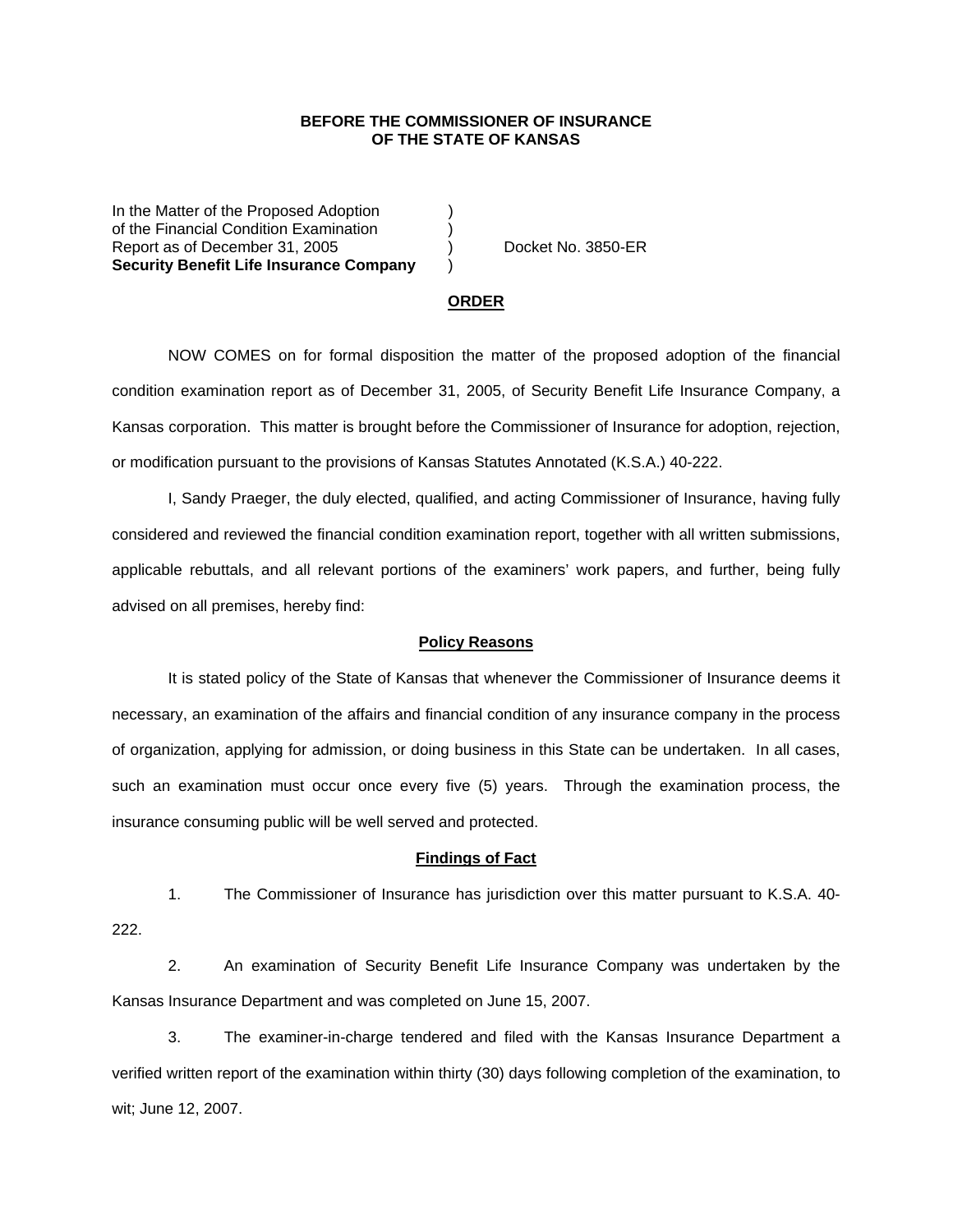4. Following receipt of the verified report, the Kansas Insurance Department transmitted the report to Security Benefit Life Insurance Company on July 13, 2007, with a duly executed notice advising the company of its opportunity to prepare and submit to the Kansas Insurance Department a written submission or rebuttal with respect to any and all matters contained in the report. Security Benefit Life Insurance Company was further advised that any written submission or rebuttal needed to be filed with the Kansas Insurance Department no later than thirty (30) days after receipt of the verified report.

 5. Security Benefit Life Insurance Company filed a written rebuttal of the verified report on August 15, 2007.

 6. Following receipt of the verified report, the Kansas Insurance Department transmitted the revised report to Security Benefit Life Insurance Company on March 5, 2008, with a duly executed notice advising the company of its opportunity to prepare and submit to the Kansas Insurance Department a written submission or rebuttal with respect to any and all matters contained in the report. Security Benefit Life Insurance Company was further advised that any written submission or rebuttal needed to be filed with the Kansas Insurance Department no later than ten (10) days after receipt of the verified report.

 7. After having received an extension of time with which to file a response, Security Benefit Life Insurance Company filed a second written rebuttal of the verified report on March 28, 2008.

8. Based upon the second written rebuttal tendered by Security Benefit Life Insurance Company, further revisions were made to the verified report and within thirty (30) days of the end of the time period allowed for written submission or rebuttal, the Commissioner of Insurance fully reviewed the report, together with all written submissions and rebuttals provided by Security Benefit Life Insurance Company. The Commissioner of Insurance further reviewed all relevant workpapers.

 9. No other written submissions or rebuttals were submitted by Security Benefit Life Insurance Company.

## **Conclusion of Law**

10. K.S.A. 40-222(k)(2) provides:

"Within 30 days of the end of the period allowed for the receipt of written submissions or rebuttals, the commissioner shall fully consider and review the report, together with any written submissions or rebuttals and any relevant portions of the examiners workpapers and enter an order: